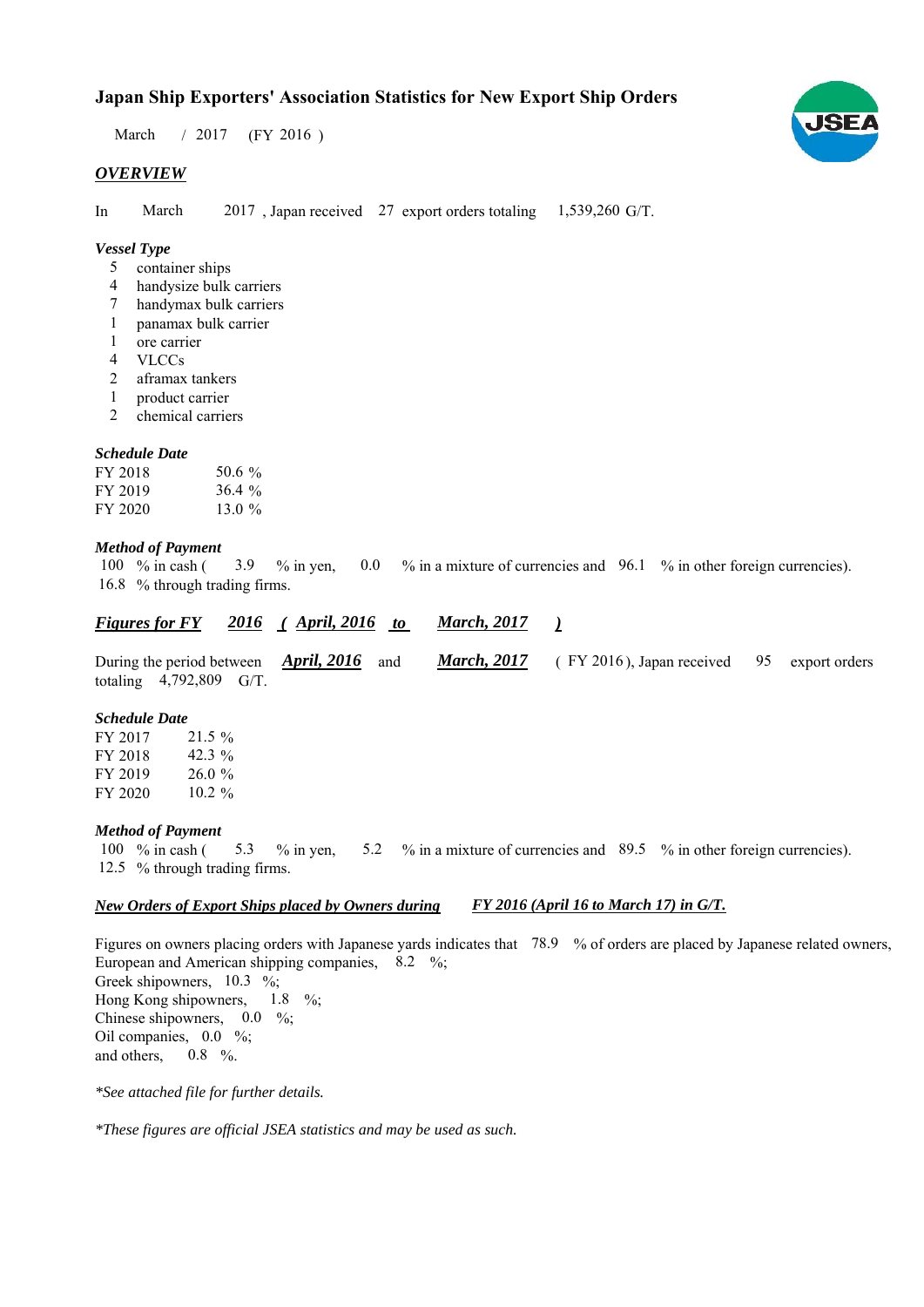## New Export Orders Placed in March 2017 (FY 2016) Based on Fiscal Year

JSEA (April 2017)<br>Jan 17 to Mar 17 No. G/T No. G/T No. G/T No. G/T No. G/T No. G/T No. G/T No. G/T General Cargos (199 4,315,137 0 0 0 0 0 0 0 0 0 0 0 0 0 5 230,000 5 230,000 5 230,000 Bulk Carriers 1 232 9,138,799 33 1,307,550 6 317,200 5 168,100 6 551,800 13 490,000 63 2,834,650 24 1,209,900 Tankers | 108 | 6,723,599 | 13 | 638,399 | 2 | 167,600 | 0 | 0 | 3 | 102,900 | 9 | 819,260 | 27 | 1,728,159 | 12 | 922,160 Combined Carriers 0 0 0 0 0 0 0 0 0 0 0 0 0 0 0 0 Others | 0 | 0 || 0 || 0 || 0 || 0 || 0 || 0 || 0 || 0 || 0 | Total 389 20,177,535 46 1,945,949 8 484,800 5 168,100 9 654,700 27 1,539,260 95 4,792,809 41 2,362,060 FY 2016 / FY2015 (%) \* 156.6 11.7 21.4 144.5 168.1 197.5 23.8 \*\* 183.8 In CGT | | 9,502,859|| | 863,059| | 185,332| | 83,409| | 237,153| | 633,872| | 2,002,825|| | 954,434 Description Apr 15 to Mar 16 Apr 16 to Nov 16 December 2016 January 2017<br>No. 6/T No. 6/T No. 6/T No. 6/T February 2017 March 2017 Apr 16 to Mar 17

*Figures for shipbuilding orders of 500 G/T and over for export as steel vessels placed with JSEA members are covered.*

\*FY 2015/FY2014

\*\*Calendar Year 2016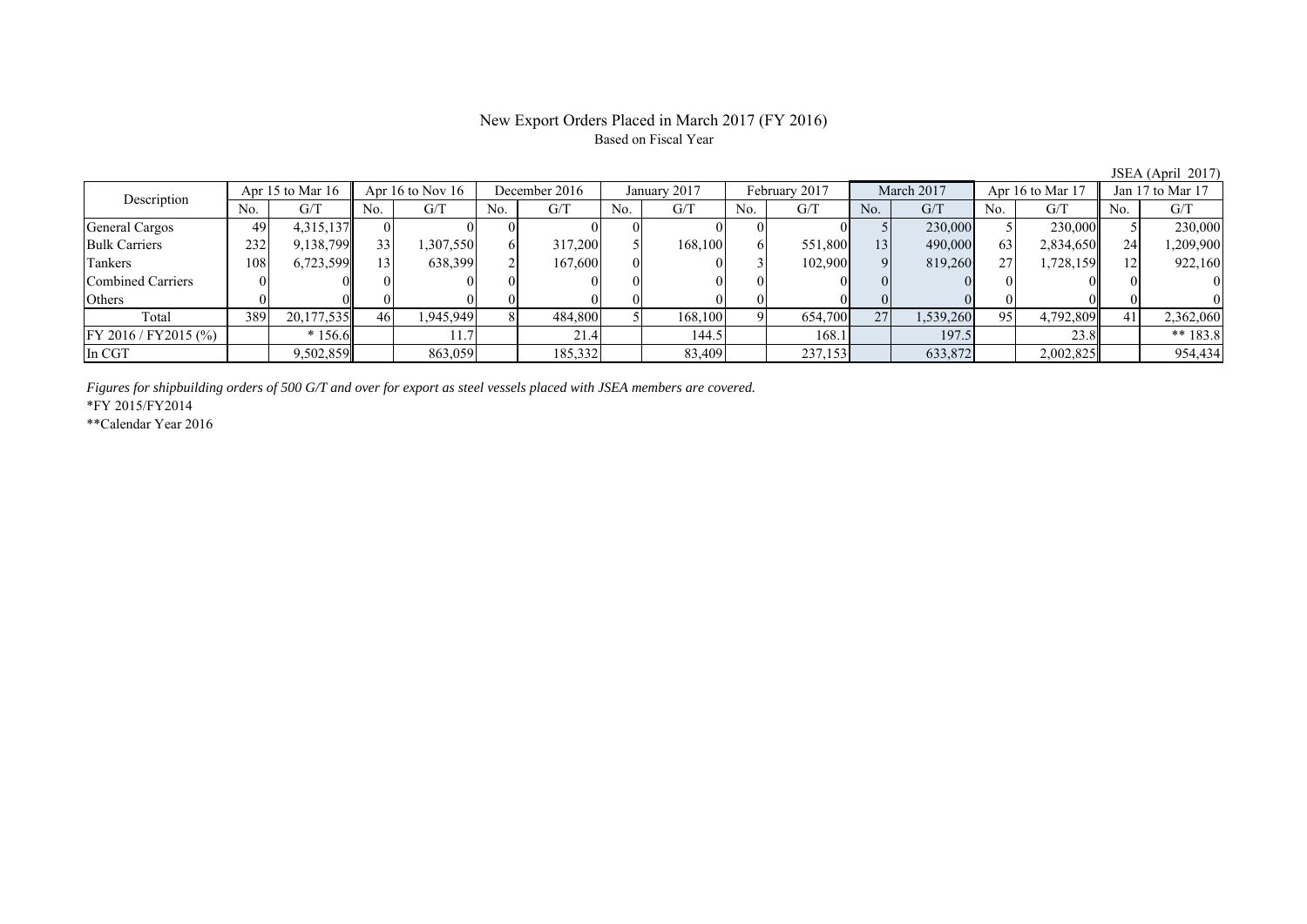# Export Ships Delivered in March 2017 (FY 2016) Based on Fiscal Year

| Description          | Apr 15 to Mar $16$ |           |     | Apr 16 to Nov $16$ |          | December 2016 |                 | January 2017            |     | February 2017 |     | March 2017 |     | Apr 16 to Mar 17 |     | Jan 17 to Mar 17 |  |
|----------------------|--------------------|-----------|-----|--------------------|----------|---------------|-----------------|-------------------------|-----|---------------|-----|------------|-----|------------------|-----|------------------|--|
|                      | No.                | G/T       | No. | G/T                | No.      | G/T           | No.             | $\mathrm{G}/\mathrm{T}$ | No. | G/T           | No. | G/T        | No. | G/T              | No. | G/T              |  |
| General Cargos       | 16                 | 1,018,573 |     | 553,210            | $\Omega$ |               |                 | 148,999                 |     | 9,929         |     | 216,977    | 14  | 929,115          |     | 375,905          |  |
| <b>Bulk Carriers</b> | 252                | 9,860,726 | 133 | 5,238,266          |          | 103,043       | 37 <sup>1</sup> | .285.613                | 24  | 1,003,943     | 251 | 958,742    | 223 | 8,589,607        | 86  | 3,248,298        |  |
| Tankers              | 22                 | 801,222   |     | 1,002,965          | $\Omega$ |               |                 | 257,130                 |     |               |     | 76,044     | 27  | 1,336,139        |     | 333,174          |  |
| Combined Carriers    |                    |           |     |                    |          |               |                 |                         |     |               |     |            |     |                  |     |                  |  |
| Others               |                    | 156.815II |     |                    |          |               |                 |                         |     |               |     | 20,637     |     | 20.637           |     | 20,637           |  |
| Total                | 294                | 1,837,336 | 159 | 6,794,441          |          | 103,043       | 45              | 1,691,742               | 25  | 1,013,872     | 32  | 1,272,400  | 265 | 10,875,498       | 102 | 3,978,014        |  |
| FY 2016 / FY2015 (%) |                    | $*100.6$  |     | 101.3              |          | 27.6          |                 | 97.4                    |     | 84.2          |     | 69.9       |     | 91.9             |     | $** 83.6$        |  |
| In CGT               |                    | 5,728,124 |     | 3,157,995          |          | 56,545        |                 | 837,233                 |     | 462,516       |     | 634,910    |     | 5,149,199        |     | 1,934,659        |  |

*Deliveries of new shipbuilding orders of 500 G/T and over for export as steel vessels placed with JSEA members are covered.*

\*FY 2015/FY2014

\*\*Calendar Year 2016

JSEA (April 2017)